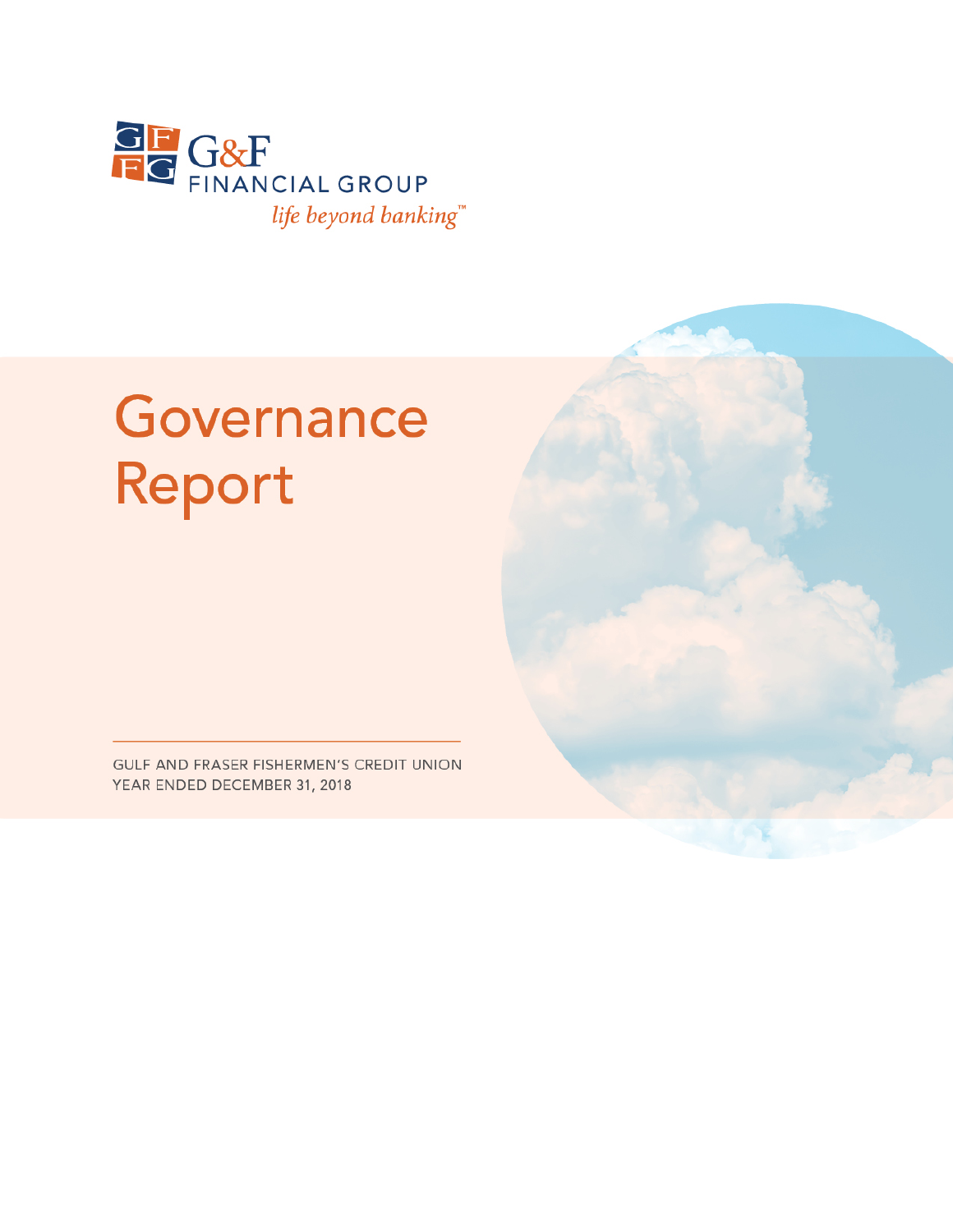

**GULF AND FRASER FISHERMEN'S CREDIT UNION**

**2019 ANNUAL REPORT**

## **Governance Report**

2018 was a tremendously successful year for Gulf and Fraser Fishermen's Credit Union (G&F Financial Group) and we ended the year in a strong financial position, surpassing our targets for deposits, loans, and overall assets. We opened our West End Branch, our fourth branch in Vancouver, and invested in a new corporate head office, located in the emerging Burnaby neighbourhood of Edmonds.

The Board of Directors (The Board) demonstrate a standard of consistent corporate governance with a theme of "Progressive Development." As a progressive Board, they are committed to the continuous evolution of their oversight practices enabling a standard of excellence in governance. The Board envisions the credit union becoming the primary source of, and first choice for, financial products and services for our members through service excellence. As Directors and as a Board, this vision will be achieved through continuous improvement and professional development. One initiative to support this was the annual Board Assessment which was facilitated by an external third party consultant per Board policy. The purpose of the assessment was to thoroughly evaluate governance practices and overall performance of the board, board committees and individual directors. In addition, they look to the corporate governance standards established by the Toronto Stock Exchange (TSX) for guidance in best practices, which are the leading standards of corporate governance in Canada.

The Board continues to strengthen board and individual director development ensuring that their knowledge and skills are relevant to our dynamic industry. In 2018, directors represented G&F Financial Group at the World Credit Union Conference, the Canadian Credit Union Association Conference, as well as the Central 1 Conference. The Board of Directors also participated in the Back Office Collaborative Excellence Day Conference where they engaged and collaborated with other credit unions and industry partners. The Board of Directors also have industry Subject Matter Experts present on a variety of current and emerging topics ensuring the directors remains well informed.

In the fall, the Board undertook a comprehensive review of the current Credit Union Rules, approved by members on April 5, 2016, and recognized that as a credit union evolves the credit union rules may need to be updated to reflect changing business needs and good governance. They recommended changes through a Special Resolution including administrative updates as well as clarification on the mandate of the Election Committee which the membership will vote in spring 2019. The results of the Special Resolution will be announced at the Annual General Meeting on April 9, 2019.

In the later part of 2018, the Board of Directors reviewed the three-year strategic plan with management to reaffirm key priorities, organizational goals and commitments to allow the credit union to continue to grow and provide exceptional service to our members.

The Board is committed to adopting processes and policies to ensure transparency and accountability in decisionmaking, ethical business practices and a commitment to community and social development. They hold themselves accountable, both as Directors and as a Board, for adhering to the highest standards of Board professionalism and performance.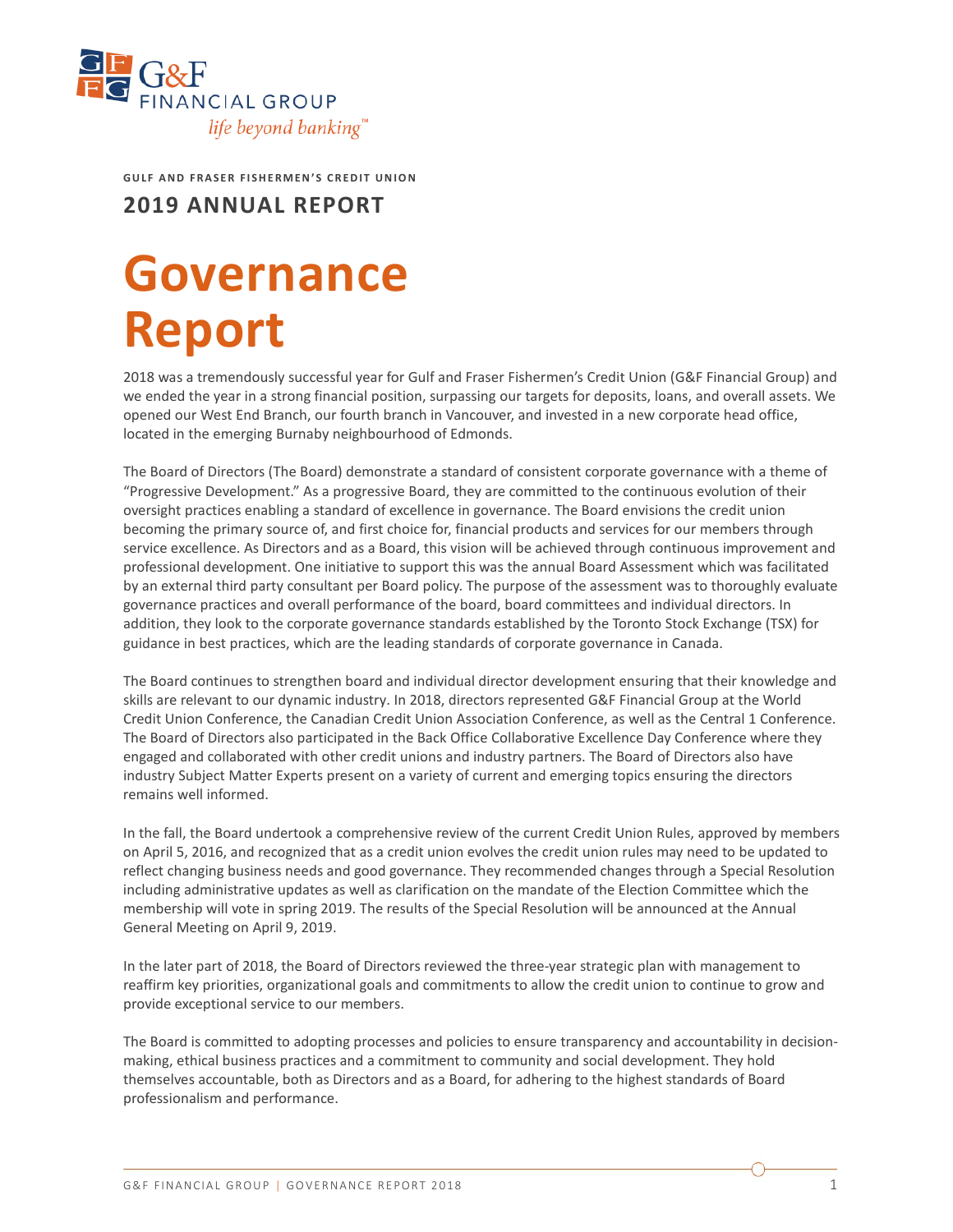

## **BOARD OF DIRECTORS**

## **Mandate**

#### **PURPOSE**

Directors are responsible for representing the collective interests of the membership. This is accomplished by providing oversight over the affairs of the credit union. Directors must ensure that they carry out their responsibilities in accordance with established standards and applicable legislation. This includes completion of all information requests, disclosures, and other requirements as mandated by the legislation. Directors are individually accountable for the decisions of the Board.

In representing the collective membership of the credit union, there are two primary areas of responsibilities:

- Diligence in performing their Directors function
- Loyalty to the credit union, its' membership and anyone affected by decisions of the Board and the activities of the credit union

#### **ROLE OF THE DIRECTOR**

The role of a Director includes:

- Representing the collective membership and governing the credit union within the framework of relevant legislation and regulations
- Monitoring and providing oversight over the credit union's affairs on behalf of members,
- Providing policy direction to ensure preservation of the collective best interests of the membership
- Participating in the setting of strategic direction, ensuring allocation of adequate human and financial resources;
- Promoting the credit union within the community, and
- Provide oversight and monitoring of the credit union on behalf of its' members

The Board derives its authority as a group, through the Board, not as individual Directors, and as individual Directors they have no legal authority to act on behalf of the credit union except when the authority and responsibility for a specific task is delegated by the Board.

#### **MEETING ATTENDANCE**

The Board recognizes that to carry out their Directorship responsibilities effectively, they must be committed to attending and being prepared for all Board meetings and meetings of those Committees of which they are members. Directors are expected to review all meeting material and prepare for meetings in advance of each meeting, rather than relying on the opinions of others. If anything is unclear, clarification and explanation should be sought from the applicable resource person prior to the meeting.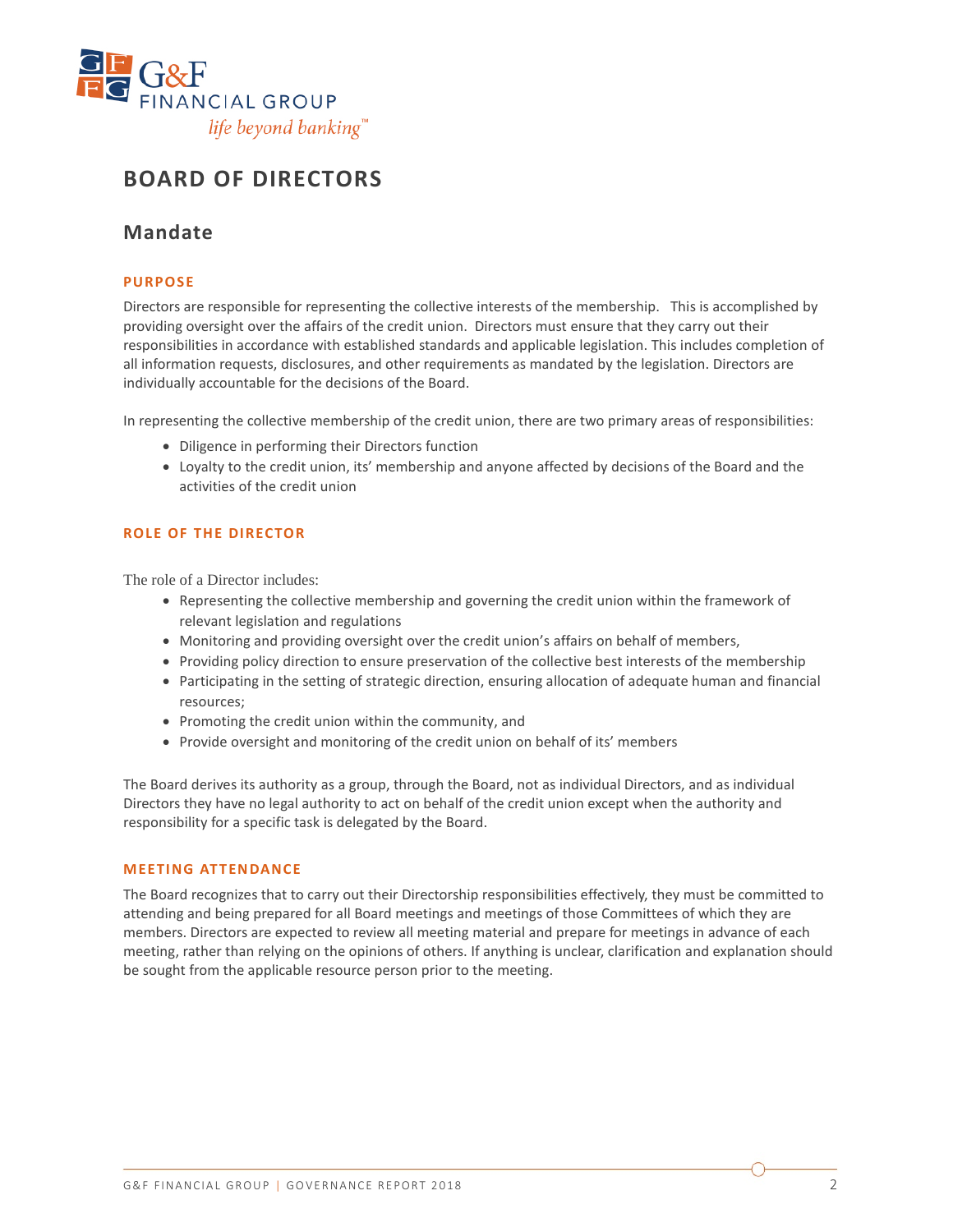

## **Composition**

In accordance with our Rules, the Board is comprised of ten (10) Directors, with each Director elected for a threeyear (3) term to a maximum of four (4) consecutive terms. Directors are elected by democratic process where members vote in accordance to our Rules with the results being announced at the Annual General Meeting.

The Election Committee has oversight responsibility for Director nominations and the election of Directors.

## **Independence**

#### **ROLE OF THE BOARD**

As visionary leaders of the organization, the Directors undertake their responsibilities with an appreciation for the credit union's history and roots, a view to the future and consideration of the best interests of its membership and the communities that are served. The Board guides the credit union's strategic direction through the creation of the credit union's vision and mission, and they act in a manner consistent with the credit union's values.

The Board is committed to carrying out its activities in a manner that reflects the principles of integrity, teamwork, excellence in member service, open communication within the organization and efficient, prudent management of the credit union**.** In addition, the Board acts independently of management in carrying out its duties and responsibilities.

#### *Fiduciary Responsibilities*

The Board has the power and obligation to act for the credit union and, therefore, holds a position of trust. This type of association based on trust is called a fiduciary relationship. A fiduciary is one that stands in a special relation of trust, confidence, or responsibility in certain obligations to others.

The Board carries out its fiduciary duties with care, diligence and skill. The Board operates in good faith and with the best interests of the credit union in mind.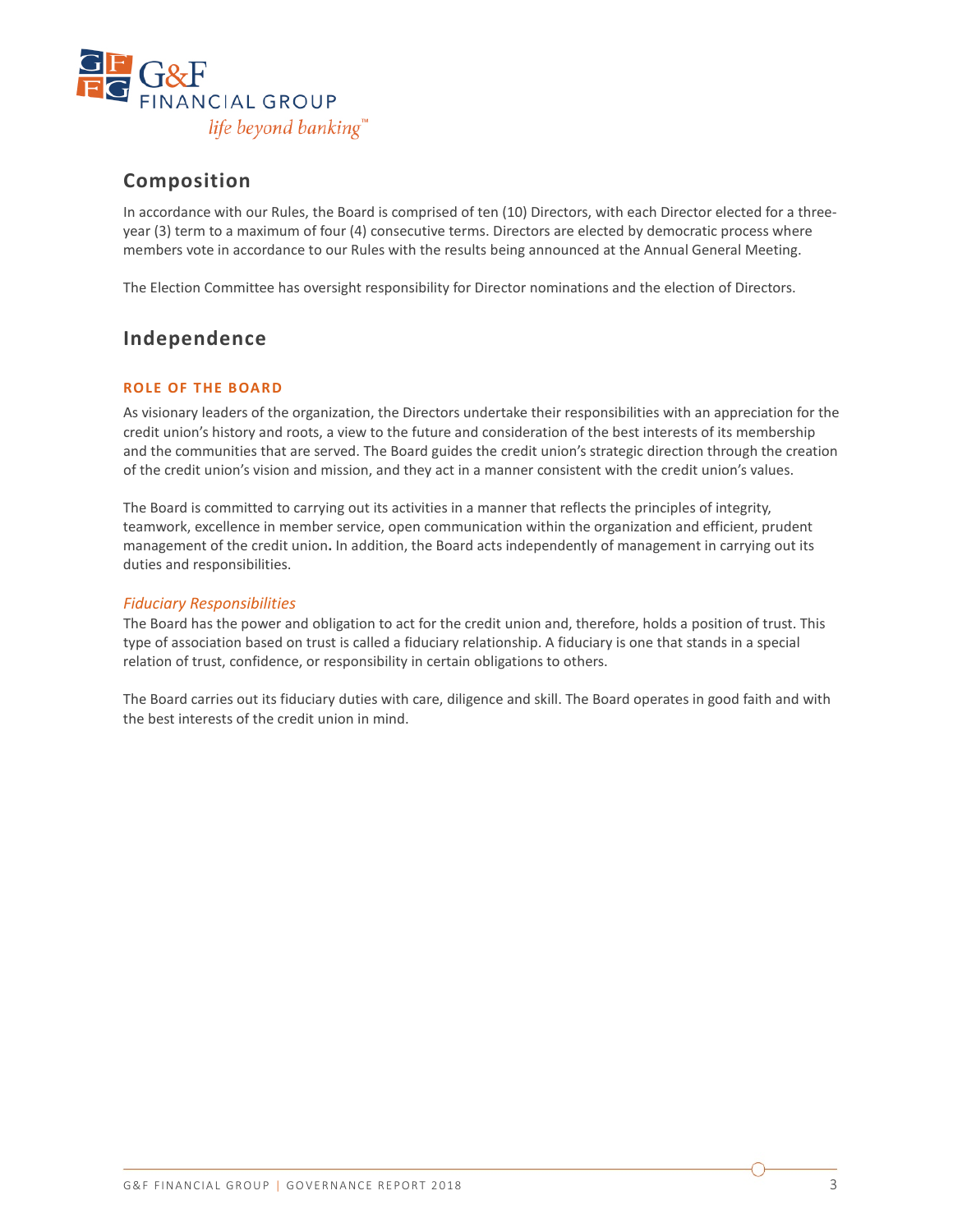

## **RESPONSIBILITIES OF THE BOARD OF DIRECTORS**

The Board's trusteeship function includes responsibility:

- To act on behalf of the members to safeguard their funds deposited in the credit union. This includes monitoring the CEO's Office stewardship over credit union operations, and arranging for the periodic audit and appraisal of the financial affairs of the credit union
- To ensure that the credit union operates within the law, including the C*redit Union Incorporation* Act and Regulations and *Financial Institutions Act and Regulations*, the *British Columbia Business Corporations Act and Regulations*, and in accordance with the credit union's own Rules
- To ensure that the Board observes and upholds the policies by which it determines how it will conduct itself

The Board's perpetuation function includes responsibility:

- To ensure that a capable and qualified Board is perpetuated by the recruitment of suitable members for positions as Directors of the Board, and ensuring ongoing training is provided for Directors
- To ensure that plans are in place for the orderly succession of the CEO's Office and key executives in the event of both planned and unplanned events
- To select the CEO's Office, evaluate his/her performance and ensure that the CEO's Office is appropriately compensated

The Board's decision-making function includes responsibility:

• To define the mission of the credit union, establish strategic objectives, and to formulate, approve and monitor the execution of general policies.

The Board's review and monitoring function includes responsibility:

- To review, in conjunction with the CEO's Office, strategic plans which will achieve the credit union's objectives
- To monitor, review, and evaluate adherence to annual budgets
- To monitor, review, and evaluate changes in capital structure and contingent liabilities
- To monitor, review, and appraise major individual projects and programs, significant changes in policy, changes in organization and structure, and lawsuits of a material nature
- To monitor, review and appraise the credit union's performance relative to its plans and objectives; and
- To monitor, review, and appraise adherence to policies, plans and objectives

The Board's advisory function includes responsibility:

- To report to the membership, through the Board Chair, on the condition and progress of the credit union and to make recommendations on matters such as those related to changes in the credit union's Rules, structure of the organization, name changes, mergers and acquisitions
- To actively participate in the democratic structure of the credit union and co-operative industry and bring forward issues and concerns for the betterment of all credit unions and cooperatives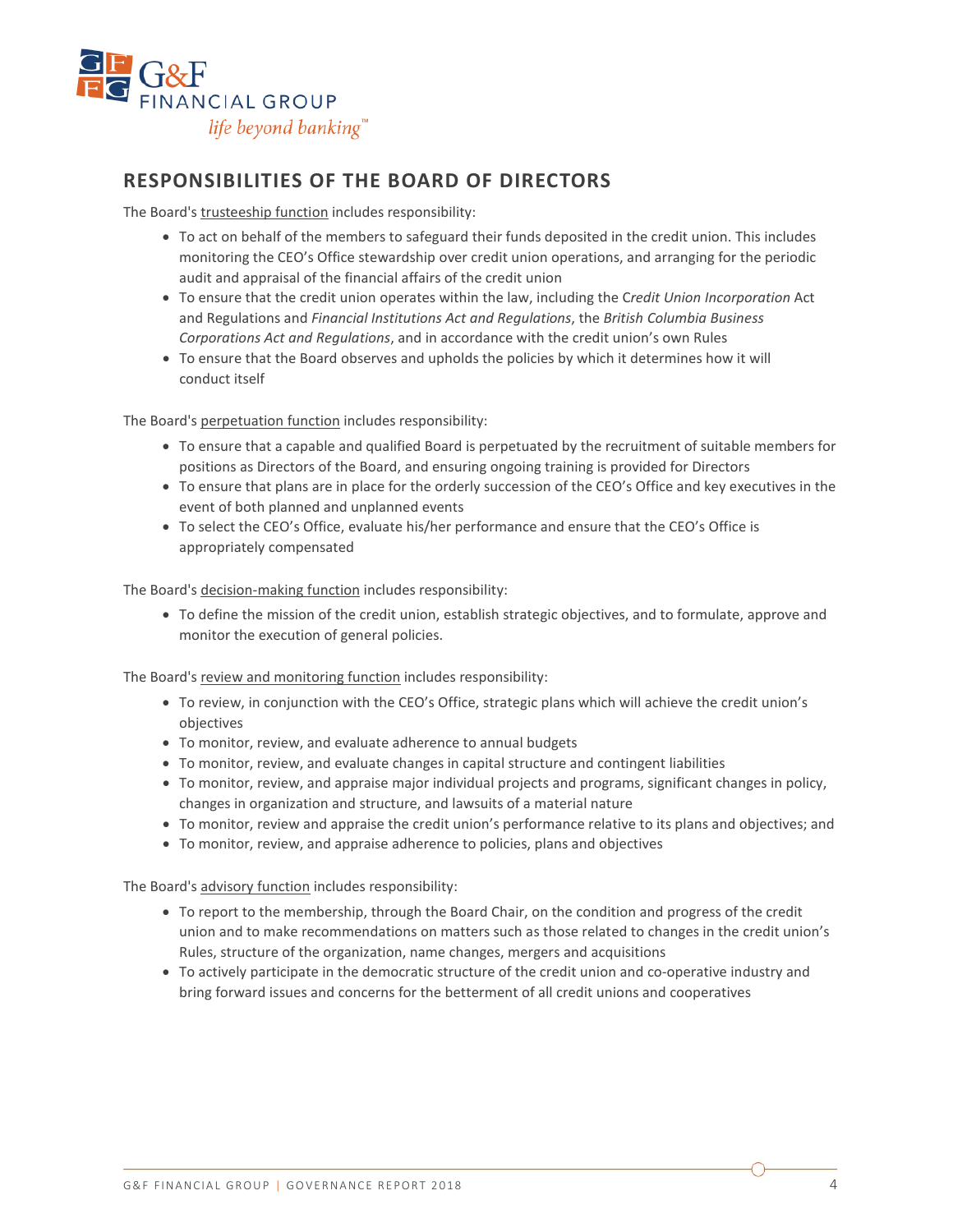

The Board's external/public leadership function includes the responsibility:

- To promote and defend, through the Board Chair, the credit union, its management and Board;
- To enhance the image of the credit union by participating in and supporting worthwhile social and economic endeavours
- To do so in a manner consistent with the credit union's values and other Board policies

More specific duties of the Board include the following:

- To require management to present strategic plans, business plans, budgets and policies to the Board for approval;
- To seek out the professional opinion and advice of management
- The selection of legal counsel, appraisers and other professionals as related to matters of governance;
- The selection of auditors;
- To identify the Board's information needs and assure timely flow of requested information
- To direct committees and review and approve the Terms of Reference of committees
- To provide direction to the CEO's Office through ad hoc or standing committees of the Board on credit union objectives and philosophy
- To establish Board committees and review committee structure as required
- To establish a transparent and independent evaluation process to compare Board candidates on the basis of required skills and qualities
- To receive reports and minutes of committees
- To review and approve recommendations from committees and management
- To approve the annual report, the annual audited financial statements and year-end capital adequacy return
- Subject to legislative restrictions, delegate any or all of the foregoing duties

#### *Accountability*

The Board is accountable to the membership of the credit union.

The Board shall report directly to the membership of the credit union at least annually and shall place before the membership its annual report, audited financial statements, and other information as required by the *Credit Union Incorporation Act* and the Rules of the credit union.

#### *Records and Reporting*

Under the *British Columbia Business Corporations Act*, minutes of every Board meeting must be recorded and kept on file at the credit union office. A complete meeting record will be maintained by the Recording Secretary and is available to any Director and the CEO's Office. The minutes will contain information regarding the deliberations, decisions and actions of the meeting.

The minutes of each Board meeting are prepared and distributed in a timely fashion to the Board Chair and each Director.

#### *Purpose and Authority*

The Board represents the members of the credit union and is responsible for monitoring the performance of the credit union. The purpose of the Board is to ensure the sound management and operation of the credit union for the benefit of the collective membership and depositors to whom the Directors owe a fiduciary responsibility.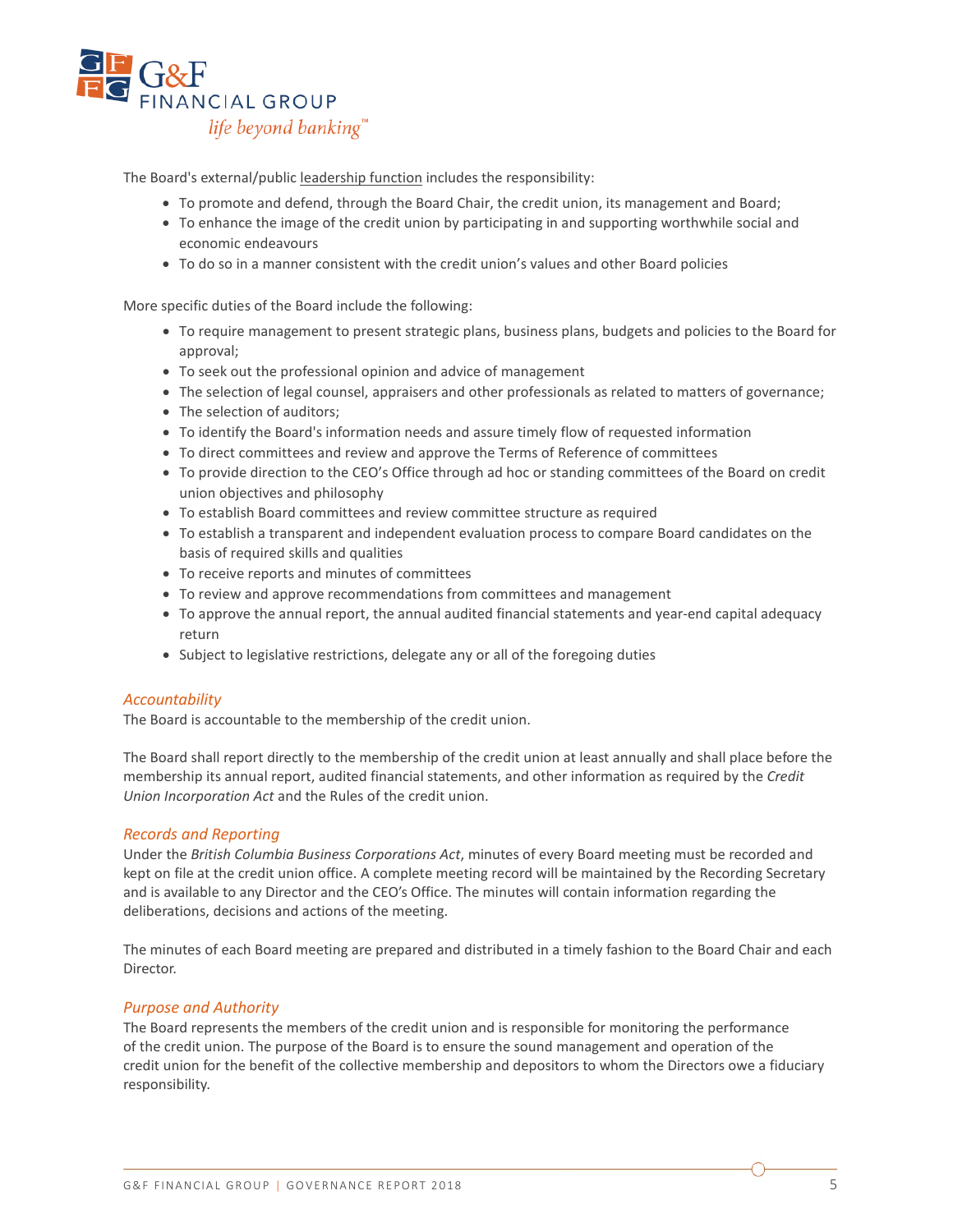

## **GOVERNING LEGISLATION AND REGULATION**

The credit union is established under the legislation of the Province of British Columbia. It is regulated by the Financial Institutions Commission (FICOM) of British Columbia. Key legislation that regulates the operations of the credit union includes: the *Financial Institutions Act,* the *Credit Union Incorporation Act,* and the applicable sections of the *British Columbia Business Corporations Act.* It is a requirement of the legislation that the credit union provides to FICOM monthly, quarterly and annual reports and filings, and other such reports as may be requested.

## **BOARD COMMITTEES**

The credit union has Statutory and Standing committees that are responsible for carrying out both legislated and delegated functions as described in each committee's Terms of Reference.

As per the *Financial Institutions Act,* the Board elects the *Audit Committee,* the *Conduct Review Committee*, and the *Investment and Lending Committee*. All other standing committees are either elected or appointed by the Board.

The committees meet regularly throughout the year and are required to provide timely reports and recommendations to the Board. Each committee follows an Annual Work Plan based upon its Terms of Reference to confirm that it meets its duties and responsibilities as required by legislation and fulfills its mandate. A brief overview of the Committee's mandate follows:

#### **AUDIT COMMITTEE**

The purpose of the Audit Committee is to assist the Board of Directors in fulfilling its obligations and oversight responsibilities related to the audit process, financial reporting, internal controls and enterprise-wide risk management. The Audit Committee meets regularly with both the internal and external auditors.

#### **CONDUCT REVIEW COMMITTEE**

The purpose of the Conduct Review Committee is to establish and to ensure adherence to procedures designed to prevent conflicts of interest, resolve them if they occur, and to review and approve specific transactions and classes of transactions between the credit union and related parties. The Committee may require the attendance of the external auditor at any meeting of the Committee.

#### **INVESTMENT AND LENDING COMMITTEE**

The purpose of the Investment and Lending Committee is to establish prudent investment and lending policies and ensure procedures are followed and on a regular basis review asset quality, new loan reports and delinquent accounts.

#### **ELECTION COMMITTEE**

The purpose of the Election Committee is to ensure that elections for Directors are conducted in a manner that fulfils the requirements of the credit union's Rules for elections and related legislation and to ensure there are a sufficient number of qualified candidates for election each year as required by the Rules of the credit union. Annually, the Board identifies its requirements to govern the credit union effectively. Based on these needs, the Election Committee actively recruits candidates who will make a positive contribution to the credit union and Board. The Election Committee presents to the Board a list of strong candidates, including current incumbents. The Election Committee carries out this process consistent with the credit union's Rules, regulatory and legislative requirements.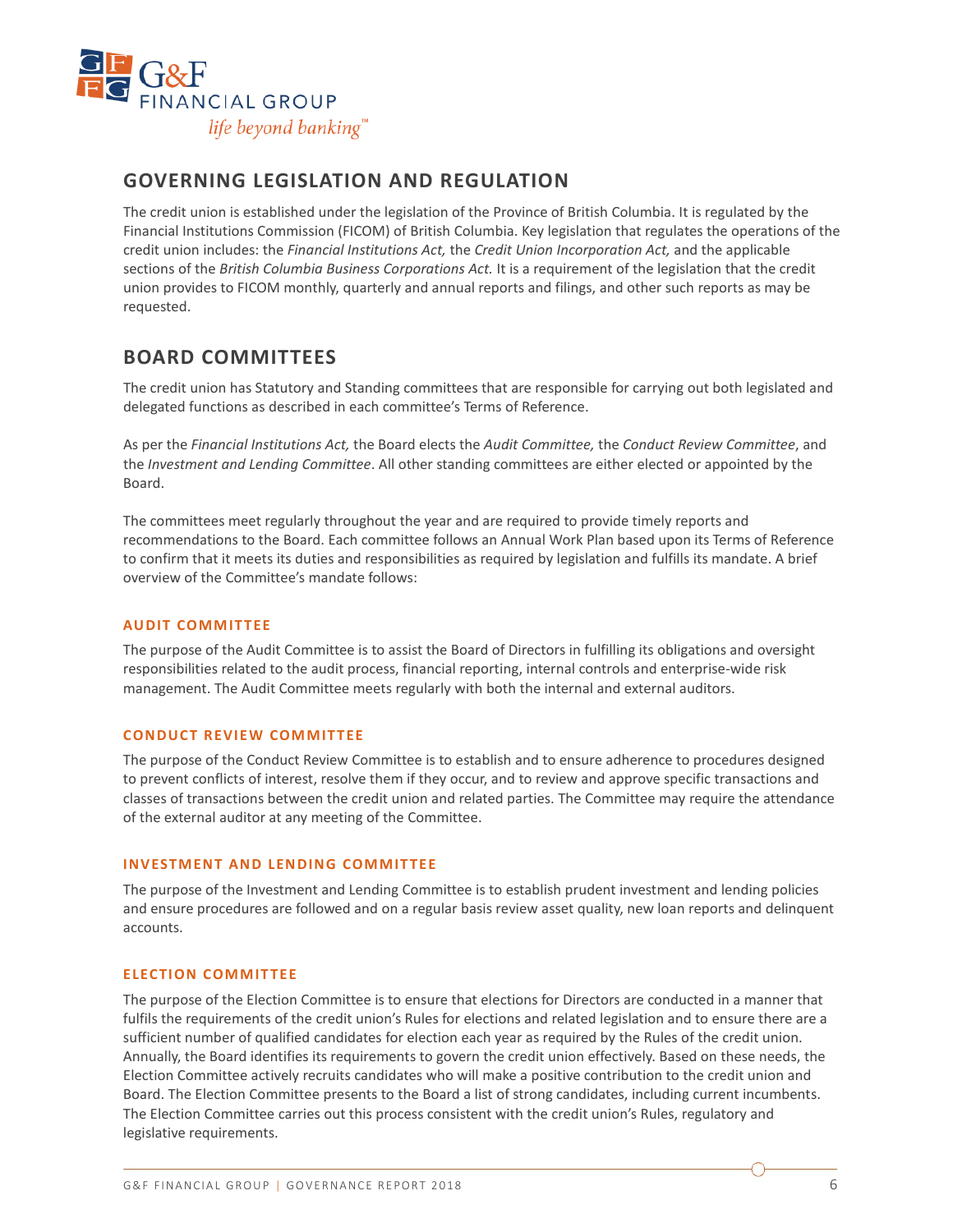

#### **EXECUTIVE COMMITTEE**

The purpose of the Executive Committee is to meet with the CEO's Office between Board meetings to discuss matters concerning credit union operations and to prepare recommendations on such matters for presentation at Board meetings.

#### **GOVERNANCE, COMPENSATION AND HUMAN RESOURCES COMMITTEE**

The Governance, Compensation and Human Resources Committee (GCHRC) is charged with reviewing, developing and recommending any changes to Governance and/or to the By-laws of the credit union to the Board of Directors. The Committee reviews and recommends approval for G&F's overall compensation philosophy as well as all compensable and non-compensable plans that make up the Co-CEO's total rewards. The Committee recommends the comparable markets used for "benchmarking" compensation to a comparator group. The Committee reviews compensation trends and the linkage to performance as well as oversees incentive plan design and eligible participants. The GCHRC is also responsible for ensuring an effective process is in place for Succession Planning and Executive development.

### **CREDIT UNION SUBSIDIARY**

Gulf and Fraser Insurance Services Ltd. is a wholly owned subsidiary of the credit union. It is in the business of offering wealth management advice services and business group insurance, life insurance and living benefits solutions to its members.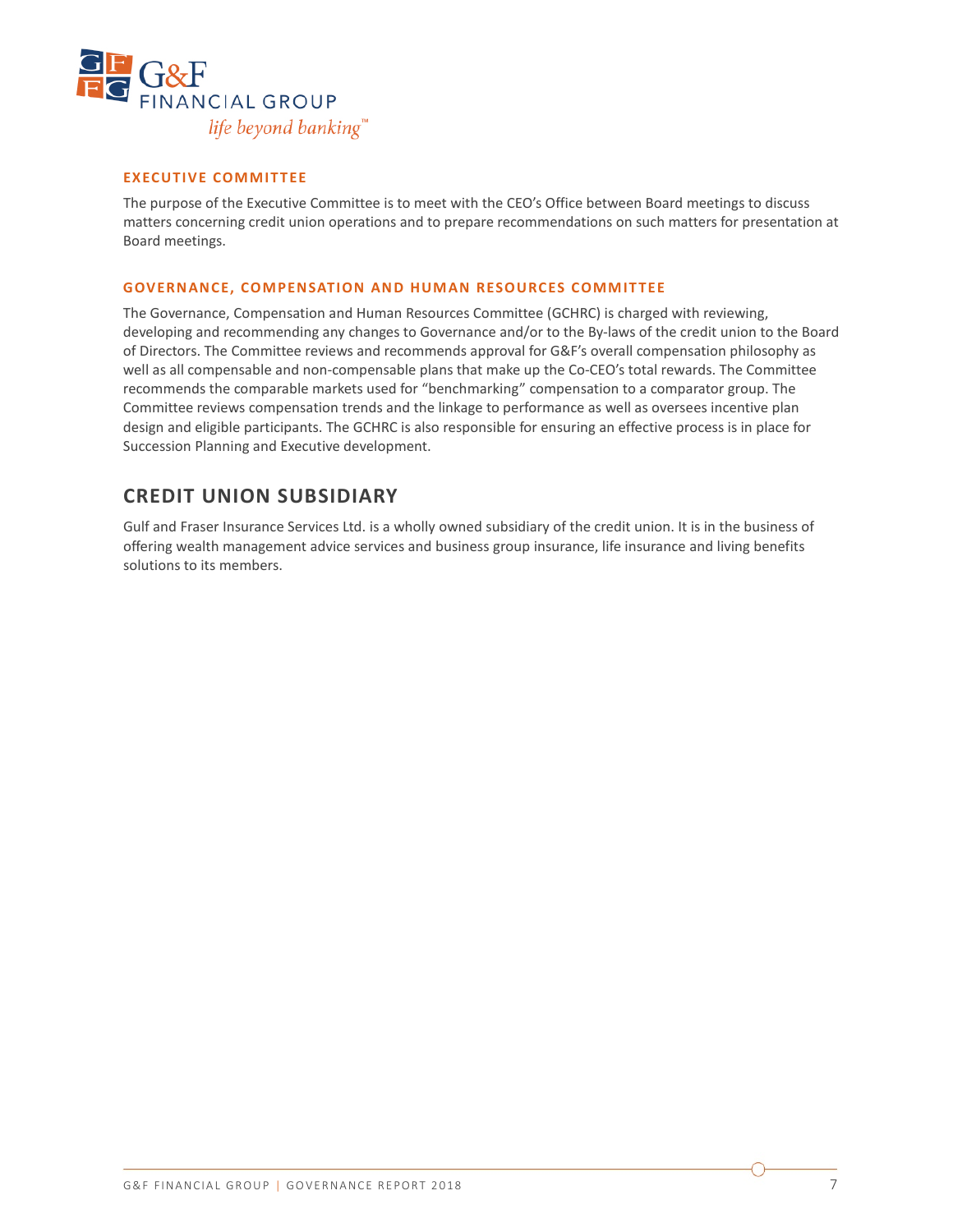

## **CORPORATE GOVERNANCE DISCLOSURE**

#### **DIRECTOR BACKGROUND**

*Current Directors*

As of December 31, 2018 G&F's Directors are:



| NAME:                                      | Lewis Bublé, President and Board Chair<br>Director Since: 1997<br>Current Term: 2018-2021                                                                                                                                                                |
|--------------------------------------------|----------------------------------------------------------------------------------------------------------------------------------------------------------------------------------------------------------------------------------------------------------|
| <b>BACKGROUND/</b><br><b>EXPERIENCE:</b>   | Lewis is very active in the business and sporting communities,<br>as well as in the fishing industry. He is a co-owner of the<br>Vancouver Giants Western Hockey League team, and also owns<br>and operates Winning Edge Management Inc.                 |
| COMMITTEES:                                | Audit Committee<br>Conduct Review Committee<br><b>Election Committee</b><br>Executive Committee<br>G&F Foundation Advisory Board<br>Governance, Compensation and HR Committee<br>Investment and Lending Committee<br><b>Strategic Planning Committee</b> |
| <b>OTHER BOARD</b><br><b>APPOINTMENTS:</b> | President and Chair of the Board of Pacific Coast Fishermen's<br>Mutual Marine Insurance Company<br>Past Chair of the B.C. Salmon Marketing Council<br>2019 IIHF World Junior Hockey Championship Playmaker                                              |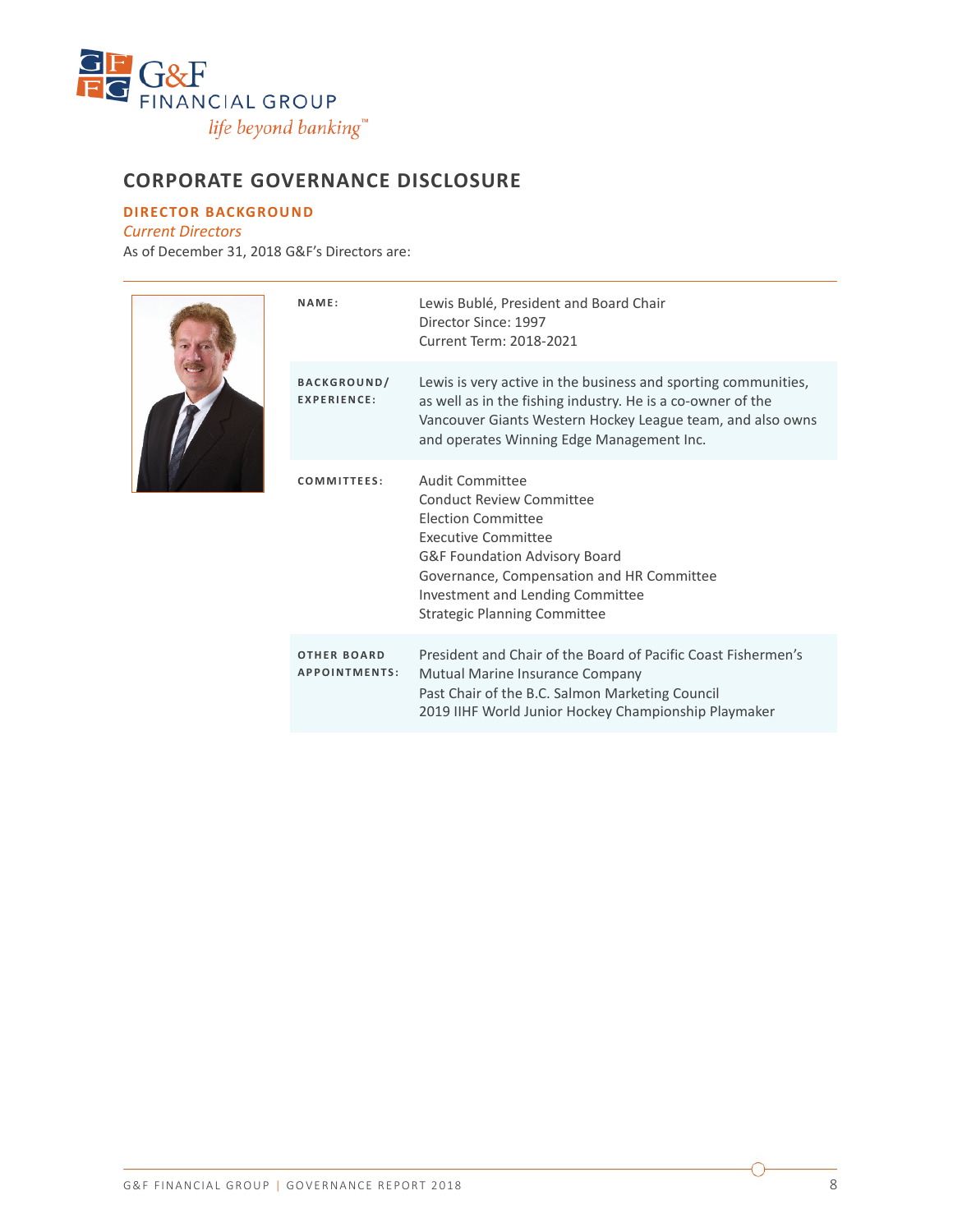

|  | NAME:<br><b>BACKGROUND/</b><br><b>EXPERIENCE:</b> | Floyd Yamamoto, First Vice Chair<br>Director Since: 2007<br>Current Term: 2016-2019<br>Through his work at G&F Financial Group, Stabilization Central<br>Credit Union, and over 20 years of experience as an IT<br>professional, Floyd has a solid understanding of the credit union<br>system, board governance, and Information Technology. He is<br>very active in his community, and has previously volunteered for<br>the Nikkei Fishermen's Reunion Project, RCMP Multi-Cultural<br>Advisory Committee and Steveston's Santa Claus parade. |
|--|---------------------------------------------------|--------------------------------------------------------------------------------------------------------------------------------------------------------------------------------------------------------------------------------------------------------------------------------------------------------------------------------------------------------------------------------------------------------------------------------------------------------------------------------------------------------------------------------------------------|
|  | COMMITTEES:                                       | Conduct Review Committee<br><b>Election Committee</b><br>Executive Committee<br>Governance, Compensation and HR Committee<br>Investment and Lending Committee<br><b>Strategic Planning Committee</b>                                                                                                                                                                                                                                                                                                                                             |
|  | <b>OTHER BOARD</b><br><b>APPOINTMENTS:</b>        | N/A                                                                                                                                                                                                                                                                                                                                                                                                                                                                                                                                              |
|  | NAME:                                             | Sonia Virk, Second Vice Chair<br>Diroctor Cinco: 7011                                                                                                                                                                                                                                                                                                                                                                                                                                                                                            |



| A professional lawyer with a focus in corporate and<br><b>BACKGROUND/</b><br><b>EXPERIENCE:</b><br>from Guru Nanak Dev University in Punjab, India, as well as a<br>second LL.B degree from the University of New Brunswick. She<br>co-founded law firms Joomratty & Virk and Virk Viyas &<br>Associate Lawyers. In 2007, she was elected President of the<br>Indo Canadian Business Association of BC and serves on the<br>Board of Directors of the Surrey Hospital Foundation.<br>Conduct Review Committee<br>COMMITTEES:<br><b>Election Committee</b><br>Executive Committee<br>Governance, Compensation and HR Committee<br>Investment and Lending Committee<br><b>Strategic Planning Committee</b><br>Surrey Board of Trade's Surrey Women in Business Award<br><b>OTHER BOARD</b><br><b>APPOINTMENTS:</b><br>Winner 2017 - Professional Category<br><b>Surrey Hospital Foundation</b> |  | Director Since: 2014<br>Current Term: 2017-2020                 |
|----------------------------------------------------------------------------------------------------------------------------------------------------------------------------------------------------------------------------------------------------------------------------------------------------------------------------------------------------------------------------------------------------------------------------------------------------------------------------------------------------------------------------------------------------------------------------------------------------------------------------------------------------------------------------------------------------------------------------------------------------------------------------------------------------------------------------------------------------------------------------------------------|--|-----------------------------------------------------------------|
|                                                                                                                                                                                                                                                                                                                                                                                                                                                                                                                                                                                                                                                                                                                                                                                                                                                                                              |  | commercial law, Sonia obtained her B.A. (Law) and LL.B. degrees |
|                                                                                                                                                                                                                                                                                                                                                                                                                                                                                                                                                                                                                                                                                                                                                                                                                                                                                              |  |                                                                 |
|                                                                                                                                                                                                                                                                                                                                                                                                                                                                                                                                                                                                                                                                                                                                                                                                                                                                                              |  |                                                                 |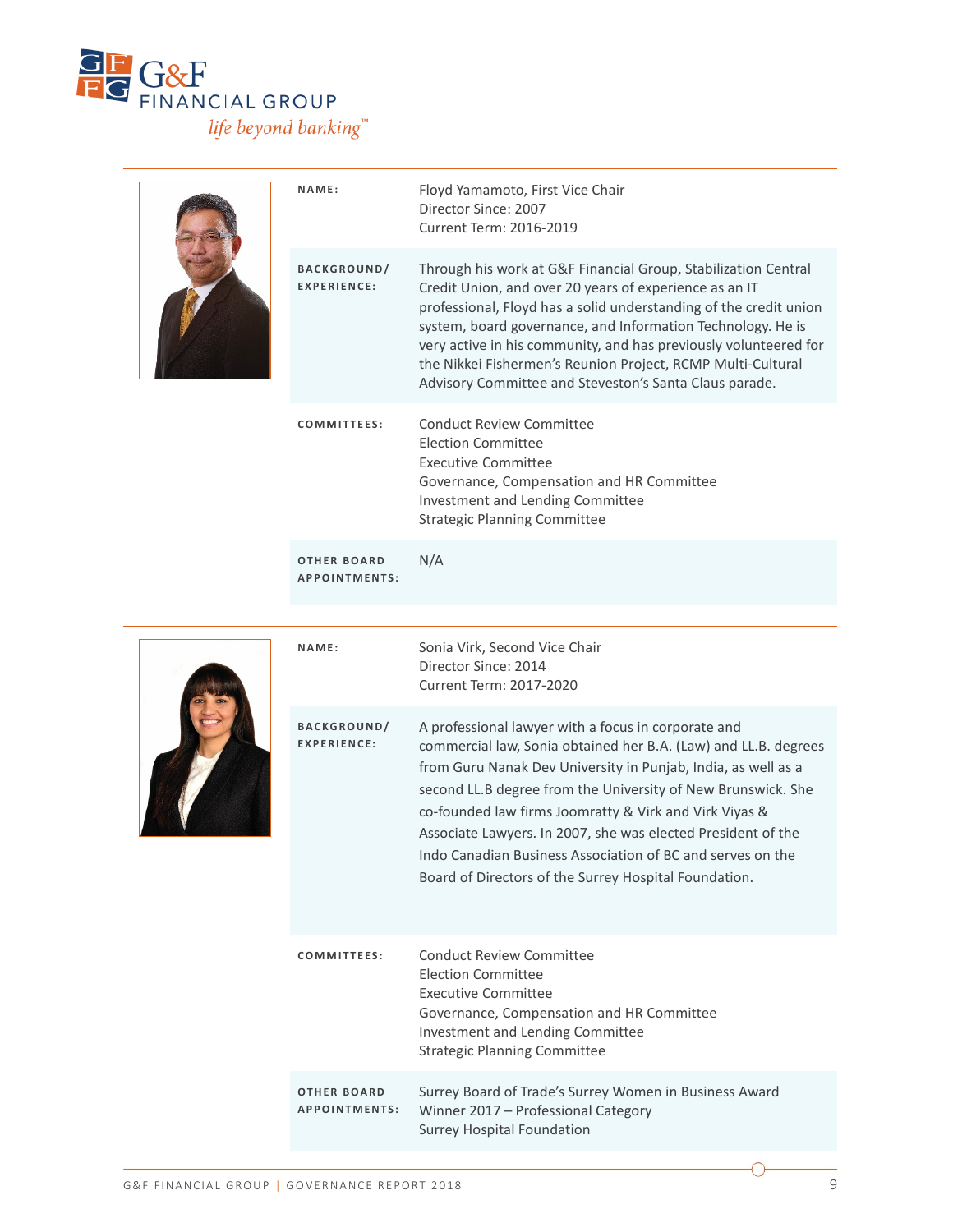

|  | NAME:                                      | Christine Dacre, Director<br>Director Since: 2016<br>Current Term: 2016-2019                                                                                                                                                                                                                                                                                                                                                                                                                                                                                                                                                                                                        |
|--|--------------------------------------------|-------------------------------------------------------------------------------------------------------------------------------------------------------------------------------------------------------------------------------------------------------------------------------------------------------------------------------------------------------------------------------------------------------------------------------------------------------------------------------------------------------------------------------------------------------------------------------------------------------------------------------------------------------------------------------------|
|  | <b>BACKGROUND/</b><br><b>EXPERIENCE:</b>   | Christine is a Chartered Professional Accountant with over<br>15 years in executive and senior level financial positions.<br>She has significant experience in finance, strategic planning,<br>corporate leadership, risk management, internal controls, human<br>resource processes and information technology. Christine is<br>currently employed at TransLink as Vice President Financial<br>Services. Her Board experience includes a current Board position<br>on the New Westminster Police Department, a previous position<br>on the Board of the New Westminster Victims Assistance<br>Association, and a previous Board member at G&F Financial<br>Group from 1992 - 2007. |
|  | COMMITTEES:                                | <b>Audit Committee</b><br><b>Election Committee</b><br>Governance, Compensation and HR Committee<br>Investment and Lending Committee                                                                                                                                                                                                                                                                                                                                                                                                                                                                                                                                                |
|  | <b>OTHER BOARD</b><br><b>APPOINTMENTS:</b> | New Westminster Police Department                                                                                                                                                                                                                                                                                                                                                                                                                                                                                                                                                                                                                                                   |
|  | NAME:                                      | Ian Daniel, Director                                                                                                                                                                                                                                                                                                                                                                                                                                                                                                                                                                                                                                                                |
|  |                                            | Director Since: 2016<br>Current Term: 2016-2019                                                                                                                                                                                                                                                                                                                                                                                                                                                                                                                                                                                                                                     |
|  | BACKGROUND/<br>EXPERIENCE:                 | Originally trained in electrical engineering technology, Ian<br>worked in several countries in the Middle East, India and South<br>America. He later joined BC Hydro where he served for<br>22 years in a number of technical and management roles. More<br>recently, he founded New Creation Consulting and NCOL<br>Internet, an active Vancouver-based Internet consulting firm,<br>now in its 21 <sup>st</sup> incorporated year. Ian is a member of the Advisory<br>Board of the Entrepreneurial Leaders Organization, which seeks<br>to encourage and empower entrepreneurs in the world of<br>business.                                                                       |
|  | COMMITTEES:                                | <b>Audit Committee</b><br><b>Conduct Review Committee</b><br><b>Election Committee</b><br>G&F Foundation Advisory Board<br>Governance, Compensation and HR Committee                                                                                                                                                                                                                                                                                                                                                                                                                                                                                                                |

↷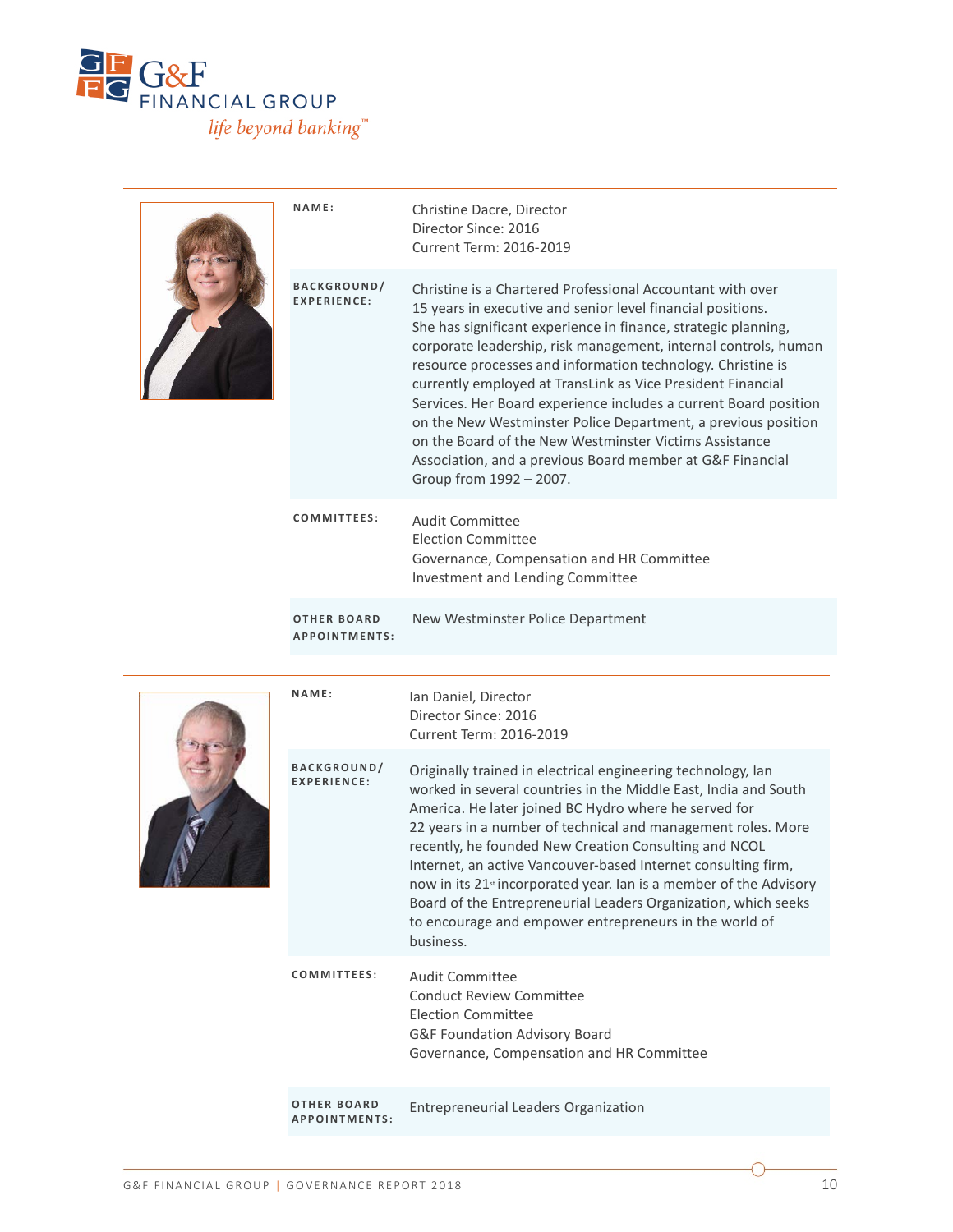

|  | NAME:                                      | Brian Hamaguchi, Director<br>Director Since: 1983<br>Current Term: 2016-2019                                                                                                                                                                                                                                                                                                                                                                                                                                                                                                                                             |
|--|--------------------------------------------|--------------------------------------------------------------------------------------------------------------------------------------------------------------------------------------------------------------------------------------------------------------------------------------------------------------------------------------------------------------------------------------------------------------------------------------------------------------------------------------------------------------------------------------------------------------------------------------------------------------------------|
|  | <b>BACKGROUND/</b><br><b>EXPERIENCE:</b>   | Brian spent his career in the fresh fish department of<br>CANFISCO. He brings a unique perspective to the G&F Financial<br>Group Board of Directors, providing oversight on investment<br>decisions in the best interest of the membership. He is a keen<br>proponent of high quality member service and continues to<br>endorse improvements and innovations within the credit union.                                                                                                                                                                                                                                   |
|  | COMMITTEES:                                | <b>Conduct Review Committee</b><br><b>Election Committee</b><br>Investment and Lending Committee                                                                                                                                                                                                                                                                                                                                                                                                                                                                                                                         |
|  | <b>OTHER BOARD</b><br><b>APPOINTMENTS:</b> | Fishermen's Union<br>UFAWU Shore Workers Benefit Fund                                                                                                                                                                                                                                                                                                                                                                                                                                                                                                                                                                    |
|  | NAME:                                      | Bill Nohr, Director<br>Director Since: 2011<br>Current Term: 2017-2020                                                                                                                                                                                                                                                                                                                                                                                                                                                                                                                                                   |
|  | <b>BACKGROUND/</b><br><b>EXPERIENCE:</b>   | Bill was born and raised in Vancouver and has been a proud<br>member of the credit union since 1979. Bill spent 25 years in<br>Senior Management with Volvo Penta Canada with a focus on<br>product marketing and managing budgets. Bill has held leadership<br>roles in the non-profit sector in the area of direct service and<br>fundraising and is currently active in volunteering his time for<br>community service. Bill is particularly proud of G&F's involvement<br>in our members' communities. It shows the care we have for our<br>members and illustrates our commitment to the cooperative<br>principles. |
|  | COMMITTEES:                                | <b>Audit Committee</b><br><b>Conduct Review Committee Election Committee</b><br><b>Election Committee</b><br>Governance, Compensation and HR Committee<br><b>Strategic Planning Committee</b>                                                                                                                                                                                                                                                                                                                                                                                                                            |
|  | <b>OTHER BOARD</b><br><b>APPOINTMENTS:</b> | N/A                                                                                                                                                                                                                                                                                                                                                                                                                                                                                                                                                                                                                      |

∩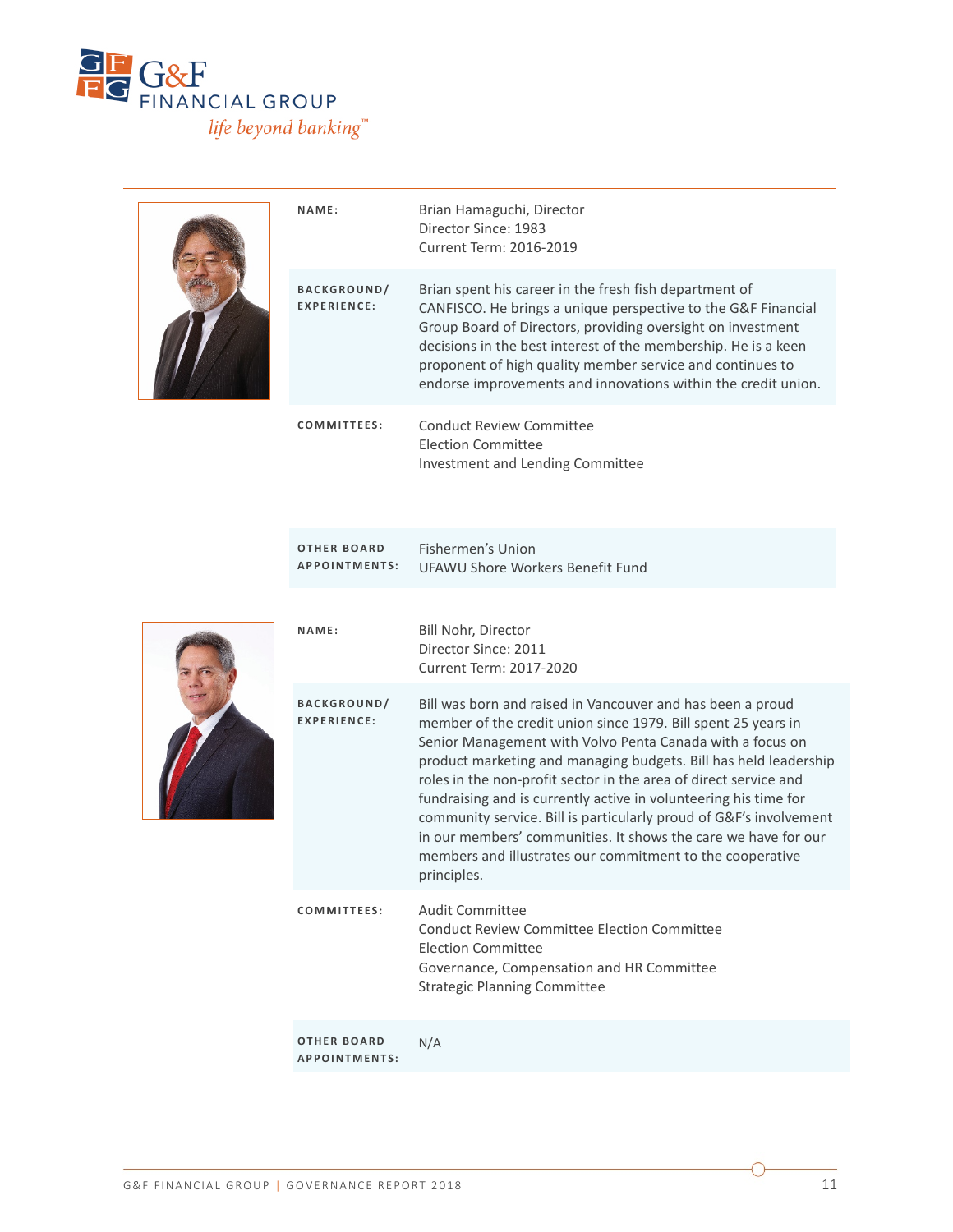

|  | NAME:                                    | Howard Normann, Director<br>Director Since: 1996<br>Current Term: 2017-2020                                                                                                                                                                                                                                                                                                                                                                                                                                                                                                                |
|--|------------------------------------------|--------------------------------------------------------------------------------------------------------------------------------------------------------------------------------------------------------------------------------------------------------------------------------------------------------------------------------------------------------------------------------------------------------------------------------------------------------------------------------------------------------------------------------------------------------------------------------------------|
|  | <b>BACKGROUND/</b><br><b>EXPERIENCE:</b> | Employed by the City of Vancouver/Vancouver Park Board for over<br>36 years, Howard firmly believes that good corporate governance<br>is the foundation of a successful organization, and that the Board<br>of Directors must continue to be accountable to the membership<br>by showing strong leadership and business judgment.                                                                                                                                                                                                                                                          |
|  | COMMITTEES:                              | <b>Audit Committee</b><br><b>Conduct Review Committee</b><br><b>Election Committee</b><br>G&F Foundation Advisory Board<br>Governance, Compensation and HR Committee<br>Investment and Lending Committee<br><b>Strategic Planning Committee</b>                                                                                                                                                                                                                                                                                                                                            |
|  | <b>OTHER BOARD</b><br>APPOINTMENTS:      | N/A                                                                                                                                                                                                                                                                                                                                                                                                                                                                                                                                                                                        |
|  | NAME:                                    | Jennifer Phipps, Director<br>Director Since: 2015<br>Current Term: 2018-2021                                                                                                                                                                                                                                                                                                                                                                                                                                                                                                               |
|  | BACKGROUND/<br><b>EXPERIENCE:</b>        | Jennifer, a CPA and CA, has over 20 years of experience in the<br>accounting profession and is currently a partner of Manning<br>Elliot LLP. Jennifer brings her accounting, auditing, tax and<br>general business knowledge to the position. She has strong<br>communication skills and believes that teamwork produces<br>great results. She has spent many years providing personalized<br>professional services to her clients and appreciates the<br>importance of meeting the personal needs of members,<br>investing in employee development and embracing<br>technological change. |
|  | <b>COMMITTEES:</b>                       | <b>Audit Committee</b><br><b>Conduct Review Committee</b><br>Investment and Lending Committee                                                                                                                                                                                                                                                                                                                                                                                                                                                                                              |

**OTHER BOARD APPOINTMENTS** : N/A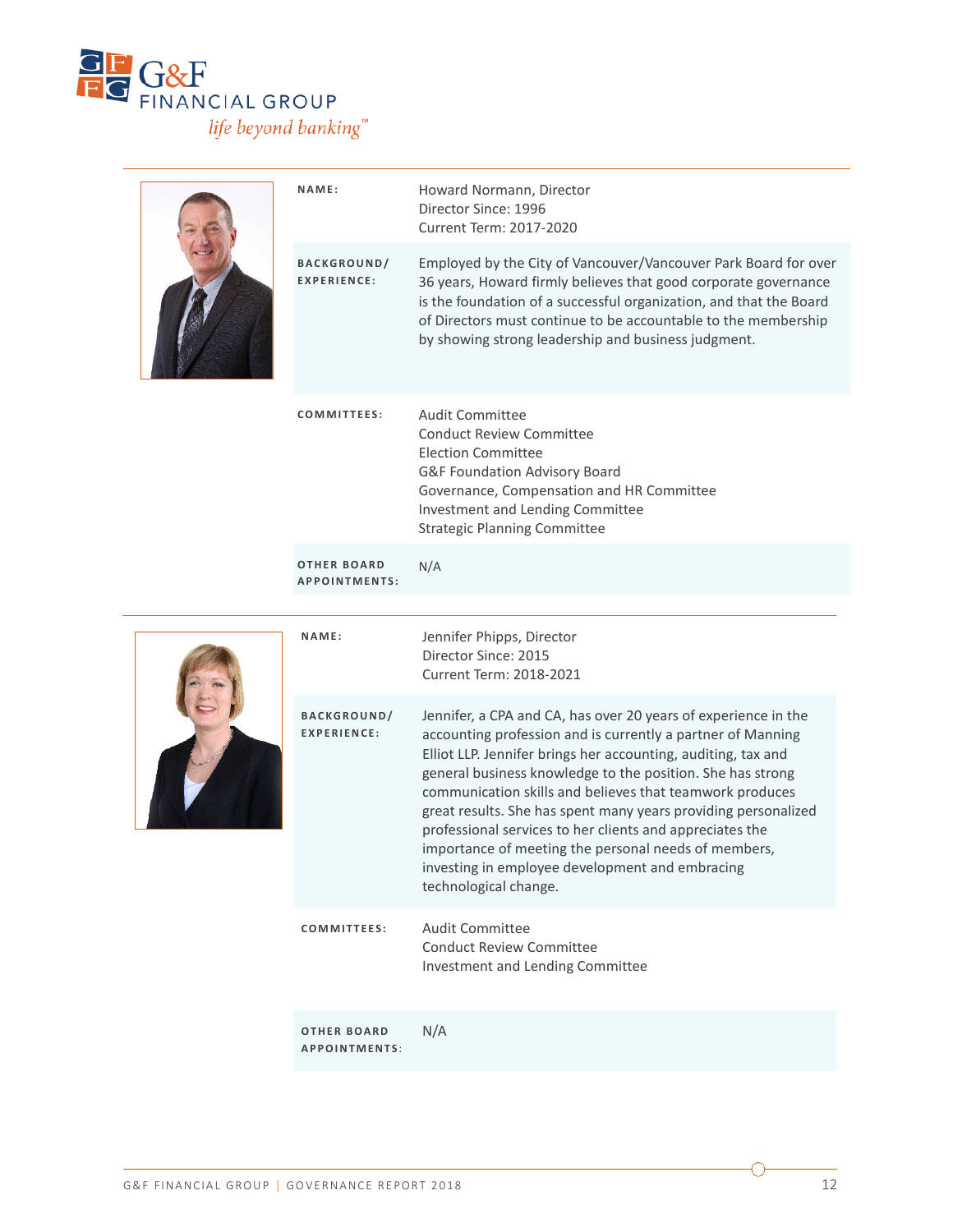

|  | NAME:                                    | Lee Varseveld, Director<br>Director Since: 2014<br>Current Term: 2017-2020                                                                                                                                                                                                                                                                                       |
|--|------------------------------------------|------------------------------------------------------------------------------------------------------------------------------------------------------------------------------------------------------------------------------------------------------------------------------------------------------------------------------------------------------------------|
|  | <b>BACKGROUND/</b><br><b>FXPFRIFNCF:</b> | Lee, a Chartered Insurance Professional, has enjoyed a 25 year<br>career in the marine insurance industry and currently serves as<br>General Manager of Pacific Coast Fishermen's Mutual Marine<br>Insurance Company. Lee is proud to contribute to G&F Financial<br>Group's goal of helping its members, staff, and community<br>achieve a life beyond banking. |
|  | COMMITTEES:                              | Audit Committee<br>Conduct Review Committee<br>Election Committee<br>Governance, Compensation & HR Committee<br>Investment and Lending Committee                                                                                                                                                                                                                 |
|  | <b>OTHER BOARD</b><br>APPOINTMENTS:      | Fishermen Helping Kids with Cancer non-profit corporation                                                                                                                                                                                                                                                                                                        |

#### **2018 PAST DIRECTORS**

The following Directors served a partial term at the beginning of 2018. They stepped down from the Board as of the 2018 AGM.

Name: Joe Boroevich Recent Term: 2015-2018

Name: Vila Nova Carvalho Recent Term: 2015-2018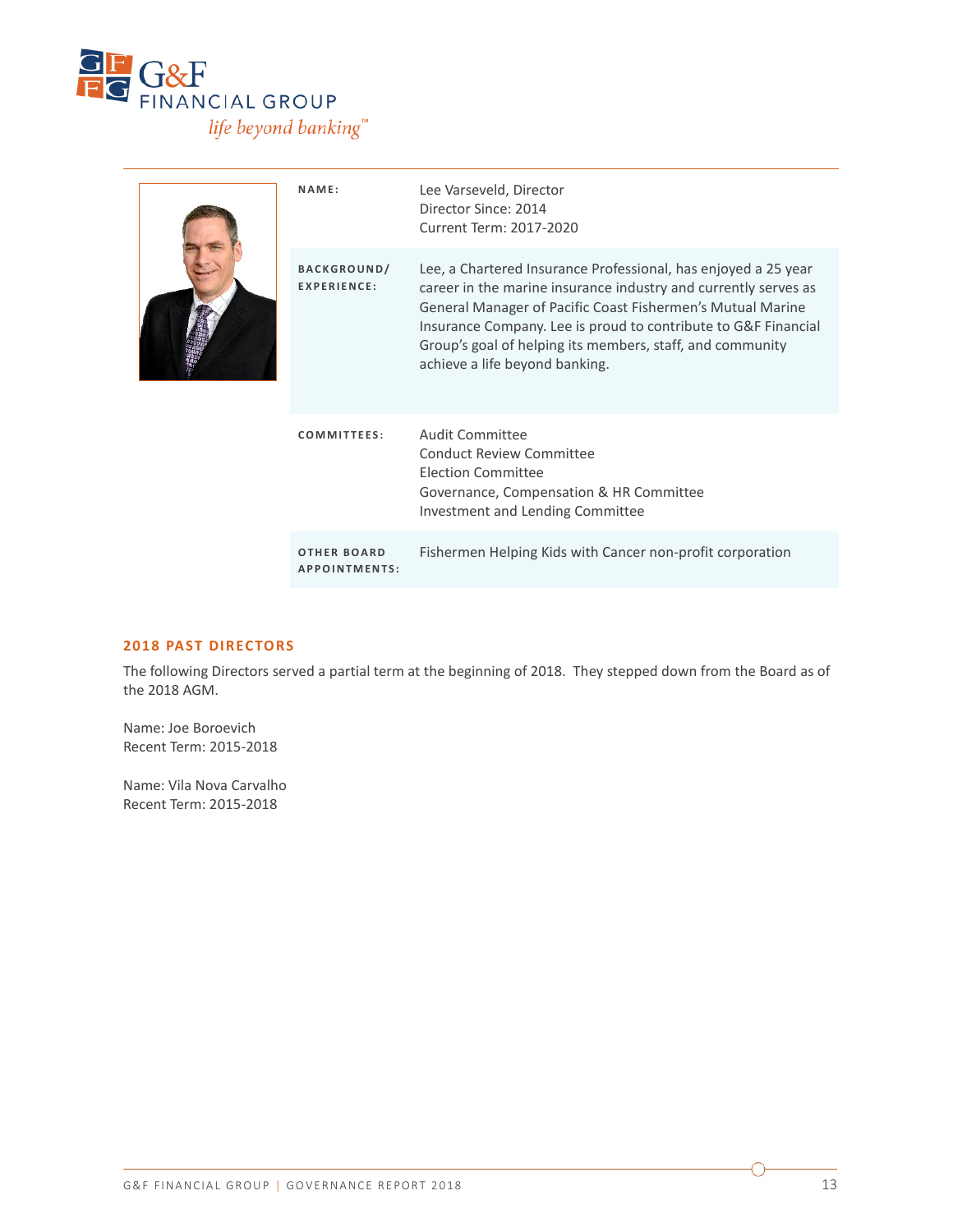

#### **DIRECTOR COMPENSATION DISCLOSURE**

The Board's compensation is designed to attract and retain experienced Directors who are aligned with G&F's values and have the breadth of skill and ability to lead the long term success of the credit union. This requires that Directors be adequately and competitively compensated. The amount of compensation is reviewed every two years with an independent consultant. When determining the appropriate level of compensation the Directors consider:

- The values, vision and mission of G&F
- The level of responsibility and time commitment required of Directors, and
- The need to attract and retain Directors with the skills and attributes required to advance G&F's business model and strategic plans, and to control its risks

| ANNUAL<br><b>COMPENSATION</b>                                | The Board has set its compensation based on the benchmark group of BC credit<br>unions that most closely align with our asset size. The intention is to pay at the<br>median of the market and to review compensation levels every two years. The<br>Board takes into account several considerations when it reviews Director<br>compensation, including compensation practices at other credit unions, the<br>opportunity cost of the expected time commitment by Directors, and the risk and<br>responsibilities involved. They ensure that all considerations align with trends and<br>proper governance in the credit union industry. G&F benchmarks its Board<br>compensation based on "total" compensation and makes decisions on its<br>compensation, based on an honorarium only method. |
|--------------------------------------------------------------|--------------------------------------------------------------------------------------------------------------------------------------------------------------------------------------------------------------------------------------------------------------------------------------------------------------------------------------------------------------------------------------------------------------------------------------------------------------------------------------------------------------------------------------------------------------------------------------------------------------------------------------------------------------------------------------------------------------------------------------------------------------------------------------------------|
| <b>ADDITIONAL</b><br><b>COMMITTEE</b><br><b>COMPENSATION</b> | There is no additional compensation for attending committee meetings as a<br>Director.                                                                                                                                                                                                                                                                                                                                                                                                                                                                                                                                                                                                                                                                                                           |
| <b>BOARD CHAIR</b><br>HONORARIUM                             | The honorarium paid to the Board Chair is \$30,375                                                                                                                                                                                                                                                                                                                                                                                                                                                                                                                                                                                                                                                                                                                                               |
| <b>FIRST VICE CHAIR</b><br>HONORARIUM                        | The honorarium paid to the First Vice Chair is \$24,750                                                                                                                                                                                                                                                                                                                                                                                                                                                                                                                                                                                                                                                                                                                                          |
| <b>SECOND VICE CHAIR</b><br>HONORARIUM                       | The honorarium paid to the Second Vice Chair is \$22,500                                                                                                                                                                                                                                                                                                                                                                                                                                                                                                                                                                                                                                                                                                                                         |
| <b>COMMITTEE CHAIR</b><br><b>ADDITIONAL STIPEND</b>          | The stipend paid to the Committee Chair is \$2,250                                                                                                                                                                                                                                                                                                                                                                                                                                                                                                                                                                                                                                                                                                                                               |
| <b>DIRECTOR</b>                                              | The honorarium paid to Directors is \$18,000                                                                                                                                                                                                                                                                                                                                                                                                                                                                                                                                                                                                                                                                                                                                                     |
| <b>EXPENSE</b><br>REIMBURSEMENT                              | G&F recognizes that Directors will incur expenses as they carry out their duties<br>during the Board year. Directors are expected to exercise discretion and good<br>judgment in determining what is a reasonable expense to be incurred on behalf of<br>G&F and demonstrate a good example for the use of credit union resources.                                                                                                                                                                                                                                                                                                                                                                                                                                                               |
| <b>PROFESSIONAL</b><br><b>DEVELOPMENT</b>                    | The Board of Directors has an approved budget for ongoing Director education and<br>development. Education and development programs must be relevant to the<br>business of the credit union.                                                                                                                                                                                                                                                                                                                                                                                                                                                                                                                                                                                                     |
| <b>BENEFITS</b><br><b>AND PERQUISITES</b>                    | Directors may participate in the benefits program designed through the Central<br>Union Trust for credit union Directors but they pay all of the applicable premiums.<br>While Directors are encouraged to use the products and services of G&F they do so<br>under the same terms and conditions as all other members of the credit union.                                                                                                                                                                                                                                                                                                                                                                                                                                                      |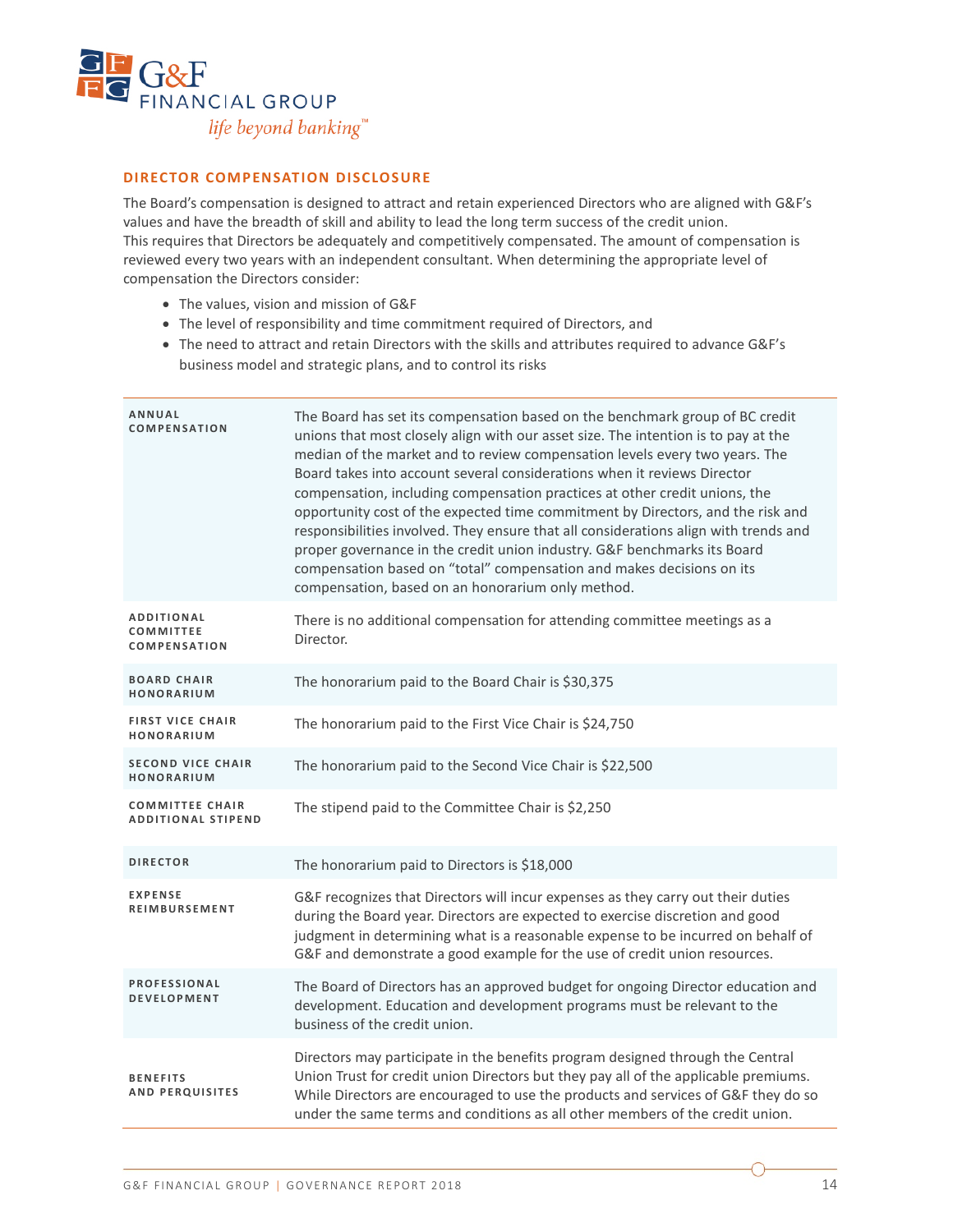

For the year 2018, the compensation received for each Director is outlined in the table below, along with their meeting attendance.

| NAME                            | <b>ROLES</b>               | <b>ANNUAL</b><br><b>COMPENSATION</b> | <b>BOARD</b><br><b>MEETINGS</b><br><b>ATTENDED</b> | <b>COMMITTEE</b><br><b>MEETINGS</b><br><b>ATTENDED</b> | <b>TOTAL</b><br><b>COMPENSATION</b> | <b>TOTAL</b><br>EXPENSES <sup>1</sup> |
|---------------------------------|----------------------------|--------------------------------------|----------------------------------------------------|--------------------------------------------------------|-------------------------------------|---------------------------------------|
| Lewis Bublé                     | President and<br>Chair     | \$30,375                             | 10 of 11                                           | 26 of 27                                               | \$30,375                            | \$4,500                               |
| Floyd Yamamoto <sup>3</sup>     | <b>First Vice</b><br>Chair | \$24,750                             | 11 of 11                                           | 13 of 13                                               | \$23,625                            | \$9,300                               |
| Sonia Virk                      | Second Vice<br>Chair       | \$22,500                             | 9 of 11                                            | 11 of 13                                               | \$22,500                            | \$3,800                               |
| Joe Boroevich <sup>2</sup>      | Director                   | \$18,000                             | $3$ of $4$                                         | $2$ of $3$                                             | \$5,617                             | \$4,000                               |
| Vila Nova Carvalho <sup>2</sup> | Director                   | \$18,000                             | $3$ of $4$                                         | $2$ of $3$                                             | \$5,617                             | \$2,700                               |
| <b>Christine Dacre</b>          | Director                   | \$20,250                             | 8 of 11                                            | 10 of 12                                               | \$20,250                            | \$3,800                               |
| Ian Daniel                      | Director                   | \$20,250                             | 11 of 11                                           | 13 of 14                                               | \$20,250                            | \$3,800                               |
| Brian Hamaguchi                 | Director                   | \$18,000                             | 11 of 11                                           | 8 of 11                                                | \$18,000                            | \$9,200                               |
| <b>Bill Nohr</b>                | Director                   | \$20,250                             | 11 of 11                                           | 12 of 14                                               | \$20,250                            | \$3,900                               |
| Howard Normann <sup>4</sup>     | Director                   | \$20,250                             | 10 of 11                                           | 7 of 16                                                | \$21,375                            | \$7,100                               |
| Jennifer Phipps                 | Director                   | \$20,250                             | 10 of 11                                           | 12 of 14                                               | \$20,250                            | \$3,800                               |
| Lee Varseveld                   | Director                   | \$20,250                             | 11 of 11                                           | 14 of 14                                               | \$20,250                            | \$9,600                               |

*1Not including meals 2Director until April 10, 2018 3First Vice Chair as of April 11, 2018 4First Vice Chair until April 11, 2018*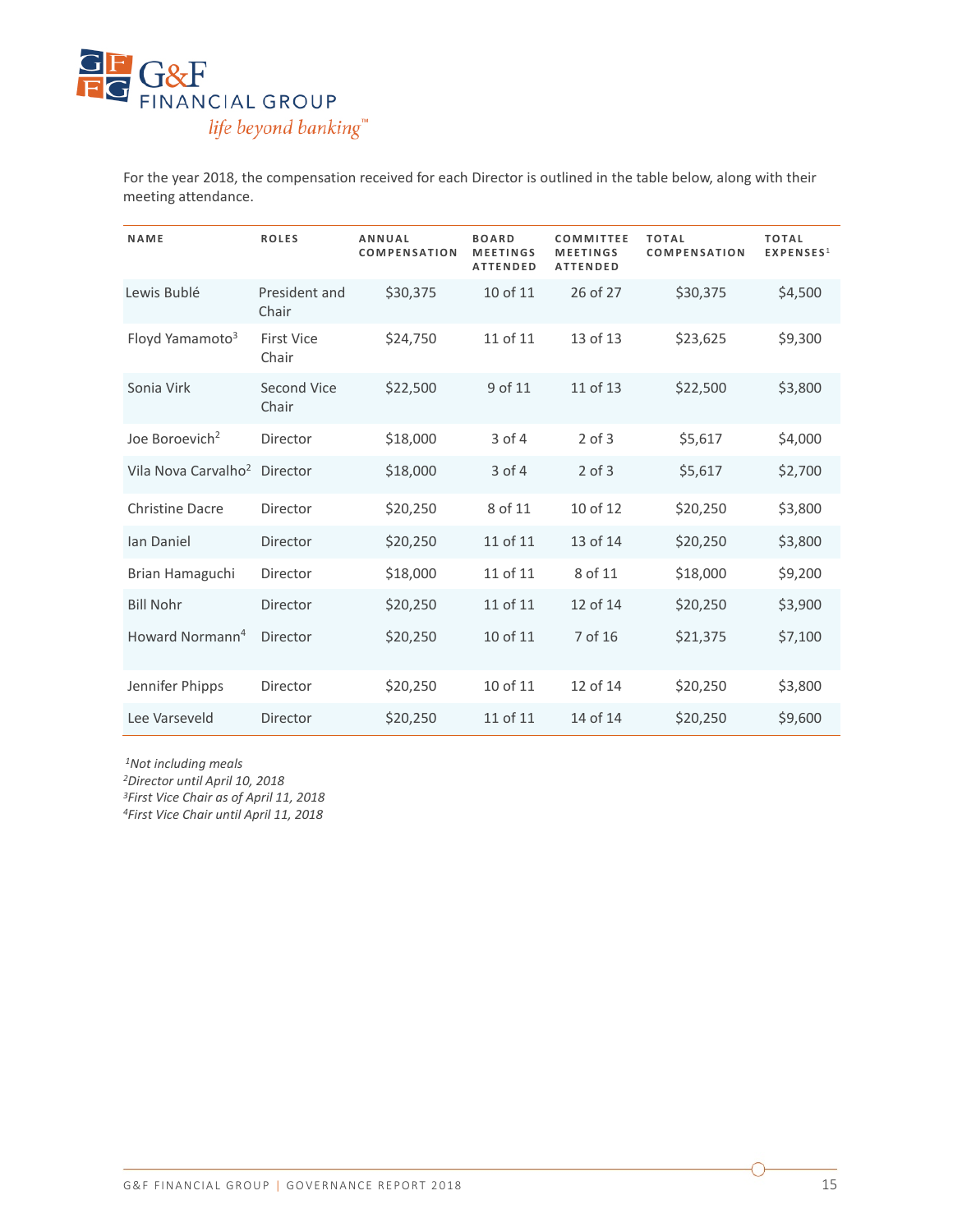

**GULF AND FRASER FISHERMEN'S CREDIT UNION**

## **CORPORATE GOVERNANCE DISCLOSURE**

#### **CEO COMPENSATION DISCLOSURE**

G&F's Executive compensation is overseen by the Governance, Compensation and Human Resources Committee of the Board of Directors. The Governance, Compensation and Human Resources Committee makes recommendations to the Board about:

- The Compensation Philosophy
- Total Compensation for the CEO's Office
- Structure and plan design for key elements of compensation
- Total compensation for the CEO's Office based on performance

The Governance, Compensation and Human Resources Committee retains independent compensation expertise to provide advice on the elements, structure and amount of CEO total compensation.

#### **G&F'S COMPENSATION PHILOSOPHY**

G&F's Total Compensation Philosophy applies to all employees and is based on a pay for performance philosophy. It is intended to attract and retain high caliber employees; ensuring compensation levels are competitive and fair. Therefore, G&F offers a Total Compensation Program that is comprehensive, competitive in the marketplace and recognizes exceptional talent.

G&F takes a broad view towards total compensation including monetary and non-monetary programs that reflect our vision, values, and strategies. Programs are designed to ensure employees act as a team, perform to the best of their capability and consider members in decisions and actions. G&F's compensation philosophy provides the guiding principles for designing and delivering an effective reward program to attract, retain and engage employees.

*G&F's Total Compensation Program:* 

- Strikes a balance between market competitiveness and internal equity
- Aligns the interests of our employees with G&F's business goals and our members' interest
- Is competitive with that of peer companies where G&F competes for talent

#### **CEO'S OFFICE**

G&F's CEO's Office is predicated on a Co-CEO model where leadership for the organization is a shared responsibility. The CEO's bring complementary skills to the role and provide G&F with a broader set of experience and ideas, than would be otherwise possible, to develop the business strategy and make decisions.

The CEO's total compensation is based on the guiding philosophy and principles that apply to all employees and includes all material elements of base salary, incentives and benefits (including vacation, perquisites and retirement savings program).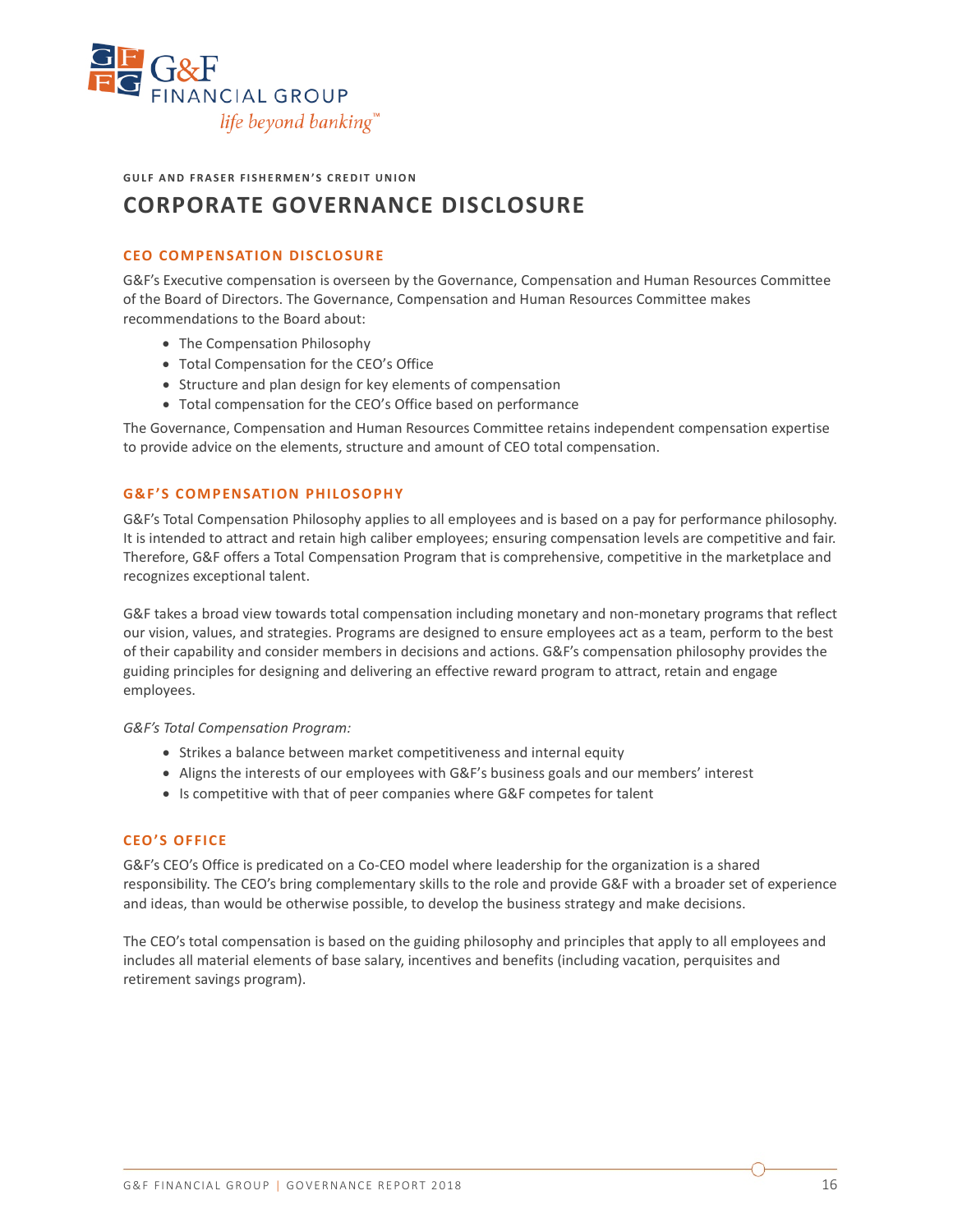

|                                           | William Kiss | Jeff Shewfelt |
|-------------------------------------------|--------------|---------------|
| <b>ACTUAL BASE SALARY PAID</b>            | \$352,470    | \$352,470     |
| <b>SHORT TERM INCENTIVE PAID FOR FY18</b> | \$140,988    | \$140,988     |
| <b>TOTAL</b>                              | \$493,458    | \$493,458     |

The Governance, Compensation and Human Resources Committee have recommended an approach to compensation for the CEO's Office that the Board has approved. The CEO's compensation comparator group is drawn from the Canadian credit union sector. The composition of the comparator group is based on credit unions across Canada within the same asset range as reported by Central 1. The Co-CEO salary range is established based on the 25<sup>th</sup> percentile for the comparator group as described.

#### **BASE SALARY**

Base salary is determined for the CEO's Office by the Board of Directors and is reviewed annually. Any changes to base salary apply equally to the Co-CEO's. Base salary progression is based on a pay for performance philosophy. The Co-CEO's base salary for 2018 is \$352,470.

The salary range is reviewed by the Board of Directors at least every three years to ensure it remains market competitive.

#### **INCENTIVE PROGRAM**

The total compensation package for the CEO includes a base salary in line with the median of the designated comparative group and a target short and long-term incentive program designed to reward the achievement of annual and longer-term organizational performance objectives.

The Co-CEO's participate in the Management Short Term Incentive Plan (STI Plan) that rewards performance against a predefined set of objectives that are reviewed and approved annually by the Board of Directors. The plan is designed to ensure we are not incenting behaviours which would create risk for our members or the sustainability of G&F.

The metrics under the plan consider member and employee engagement with G&F, the operational efficiency, financial performance, achievement of business initiatives and asset growth that together provide a balanced approach to assessing organization success. Payments under the STI Plan are contingent on achieving a threshold level of performance. The performance results are determined for the CEO's Office and shared equally by the Co-CEO's. Maximum payout is 40% of base salary. For 2018 performance, each CEO's STI Plan was \$140,988 which represents 40% of salary.

The Board of Directors have approved a Long Term Incentive Plan (LTIP) effective January 1, 2018. This plan is designed to reinforce long-term growth and effective management of the credit union. The LTIP is a rolling plan with a performance term of three years which commences on a January 1 and will continue for a term representing three financial years of G&F. For each new term there will be a set of strategic objectives and financial measures based on the strategic plan of G&F that must be achieved for any payment to be considered and possibly made to the eligible Executives at the end of the performance term. The first eligible payout will be in 2021<sup>1</sup>.

*1for 2018 – 2020*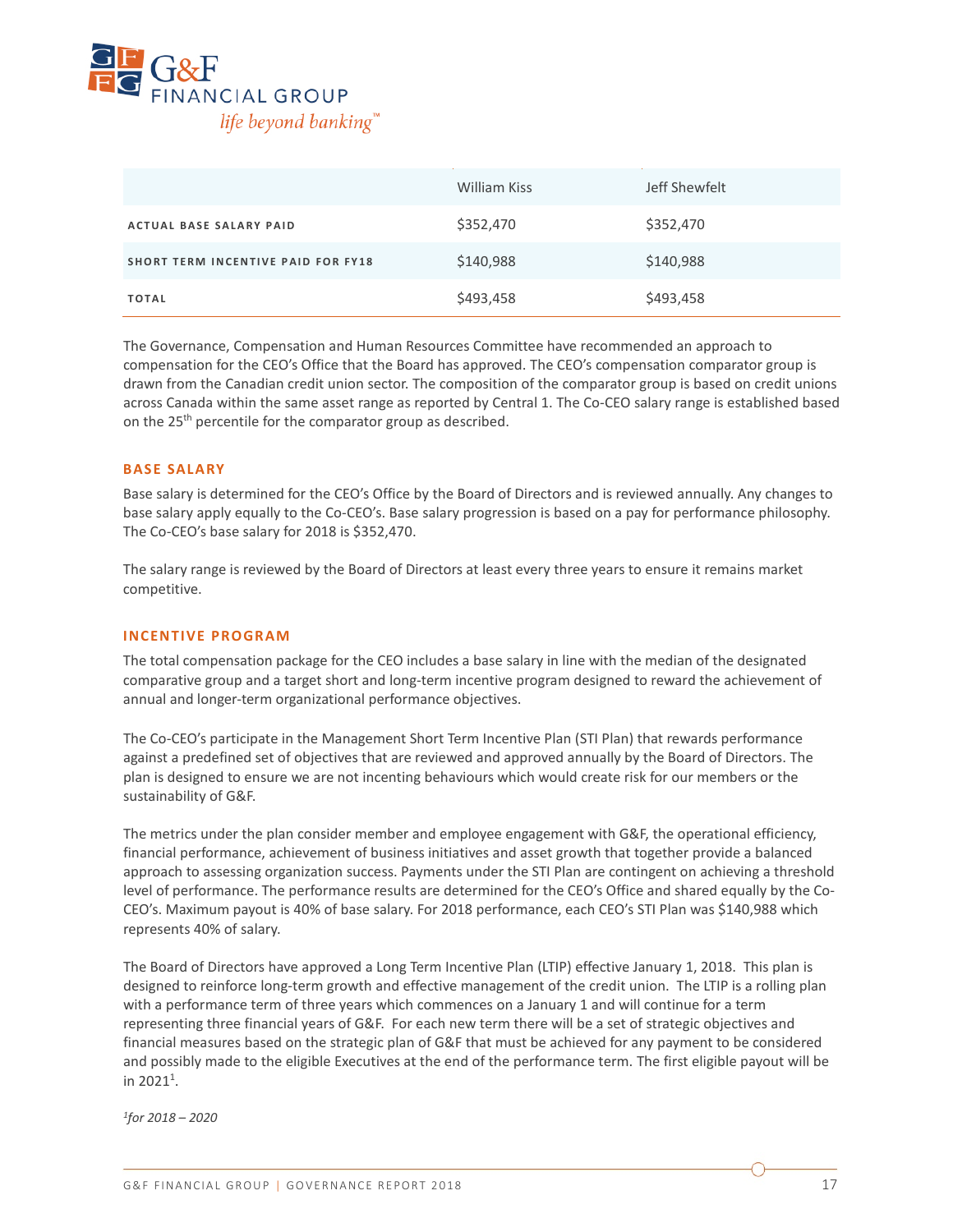

#### **BENEFITS AND PERQUISITES**

G&F provides comprehensive benefits to support employees and their families with health, retirement and other work-related benefits to address their unique needs. A healthy and secure workforce is best able to contribute to the accomplishment of our business performance objectives. G&F's commitment to work life balance is evident in our vacation allowance, benefits and unique employee events.

The Co-CEO's participate in the benefits programs that are offered to all employees of G&F. The comprehensive Flexible health benefits program can be tailored to the individual benefit needs based on the allocation of flex credits provided. The level of the plan varies by salary level due to income insurance benefits included under the flexible plan. The plan encompasses extended health care, dental care, life insurance, accidental death and dismemberment insurance, short and long term disability, employee and family assistance plan and provincial health.

The Co-CEO's each have an annual perquisite allowance of up to \$18,000. The Executive Perquisite Program is designed to support the Co-CEO's with business related expenses such as a taxable vehicle allowance and other taxable and nontaxable choices.

#### **RETIREMENT INCOME PROGRAM**

The Co-CEO's participate in the Registered Retirement Savings Plan (RRSP) designed for all G&F employees. They receive 10.5% of their base salary contributed to their G&F RRSP up to the limit allowable under the Canada Revenue Agency (CRA) guidelines. Any amount in excess of their RRSP limit is accrued into a Supplementary Executive Retirement Plan (SERP). The SERP was introduced on January 1, 2017 for the Co-CEO's and provides for the benefits in excess of the *Income Tax Act* maximum.

#### **OTHER EMPLOYMENT TERMS**

The Co-CEO's employment contract stipulates that if their employment is terminated for cause, no notice, salary, benefits or bonus are owed to them. If their employment is terminated without cause, there is a 22 month severance package (including salary, incentives and benefits) owed to them.

#### **EXECUTIVE TEAM**

The G&F Financial Group Executive Team is comprised of the following individuals. For more information on these individuals, visit [https://www.gffg.com/AboutUs/WhoWeAre/Governance/Exec\\_Team/](https://www.gffg.com/AboutUs/WhoWeAre/Governance/Exec_Team/)

William Kiss, Co-CEO Jeff Shewfelt, Co-CEO Michael Atkinson, Senior Vice President, Wealth and Advice Bobby Dhillon, Senior Vice President, Marketing and Planning Chris Goodman, Chief Information Officer Ron Lee, Chief Financial Officer Nelson Sandhu, Chief Experience and Innovation Officer Diane Sullivan, Chief People and Culture Officer